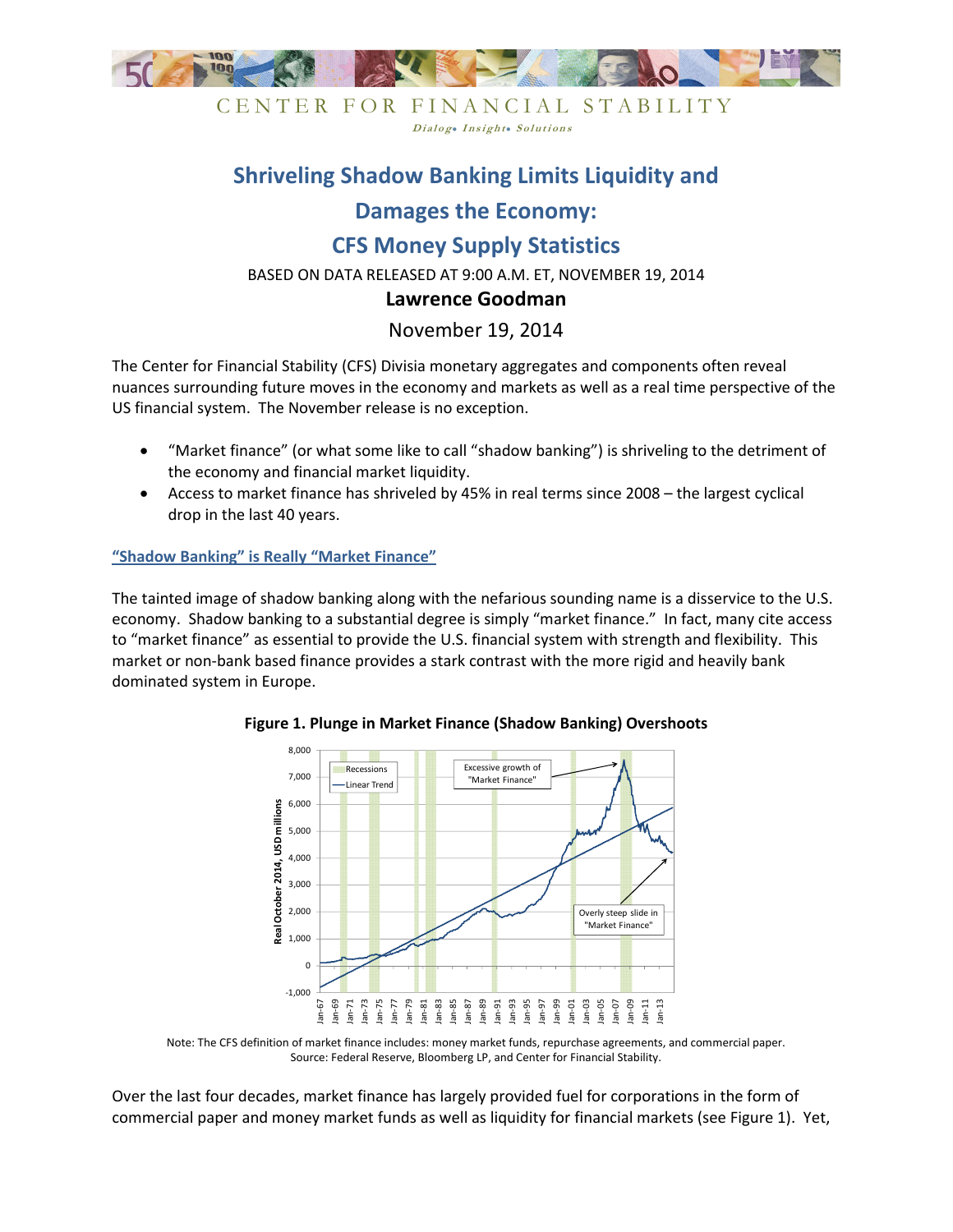

Dialog. Insight. Solutions

it also played a central role in enabling many financial crises. In fact, the proliferation of market finance reached unforeseen highs prior to the recent crisis and facilitated numerous excesses.

However, CFS data reveal that the reduction in the role of market finance in the economy is likely excessively steep and detrimental to future growth. The shadow banking system is under severe strain. Of course, market finance grew too large in advance of the recent financial crisis and the reduction in the sector provides a healthier base for the US economy and markets. Yet, the deterioration is unprecedented (see Figure 2).

| Peak       | Fall   | Decline /1 |
|------------|--------|------------|
| 1970       | $-25%$ | 16         |
| 1974       | $-17%$ | 16         |
| 1979       | $-13%$ | 7          |
| 1982       | -5%    | 3          |
| 1989       | $-16%$ | 29         |
| 2001       | $-4%$  | 11         |
| 2008       | $-45%$ | 79         |
| Avg ex '08 | $-9%$  | 13         |
|            |        |            |

### **Figure 2. CFS Measure of Market Finance (Shadow Banking), Real October 2014, USD millions**

1/ Cyclical peak-to-trough in months. Source: Center for Financial Stability.

Liquidity provided to corporations and financial market participants via market finance is down a stunning 45% in real terms since its peak in March 2008! In fact, the availability of market finance shows no sign of stabilization with a series of successive drops from the beginning of the crisis to the latest CFS monetary data available through October 2014.

The shriveling nonbank financial sector threatens the health of the U.S. economy through the curtailment of funds available to corporations and liquidity for financial markets. Typically, the shadow banking system contracts coincident with recessions, but by an average of only 9% in contrast with the 45% witnessed through October 2014. Likewise, the decline from peak-to-trough in market finance is typically much faster at a scant 13 months later.

The cyclical low in October 2014 marks the 79th month of crises in nonbank finance!

|                 | 2009     | 2010     | 2011    | 2012     | 2013    | Mav-14  | Jun-14  |       |         | Jul-14 Aug-14 Sep-14 | Oct-14  |
|-----------------|----------|----------|---------|----------|---------|---------|---------|-------|---------|----------------------|---------|
| <b>CFS DM4</b>  | $-5.0\%$ | $-0.7\%$ | $0.7\%$ | 6.7%     | 1.9%    | 2.4%    | $2.4\%$ | 2.5%  | $2.4\%$ | $1.9\%$              | $1.7\%$ |
| <b>CFS DM4-</b> | $-5.1\%$ | $-0.5%$  | 2.5%    | 6.8%     | $2.4\%$ | $3.6\%$ | $3.7\%$ | 3.6%  | 3.8%    | 2.9%                 | $2.7\%$ |
| <b>CFS DM3</b>  | $-2.4\%$ | 0.2%     | $3.4\%$ | 6.7%     | 2.3%    | $3.9\%$ | 3.8%    | 3.7%  | $3.7\%$ | 2.9%                 | $3.0\%$ |
| <b>Reserves</b> | 35.0%    | $-5.3\%$ | 46.5%   | $-2.1\%$ | 60.8%   | 34.9%   | 31.5%   | 28.0% | 25.9%   | 20.3%                | 13.3%   |

### **Figure 3. Major CFS Monetary Aggregates and Reserve Balances, % year-over-year**

Source: Center for Financial Stability and Federal Reserve Board (total reserves of depository institutions).